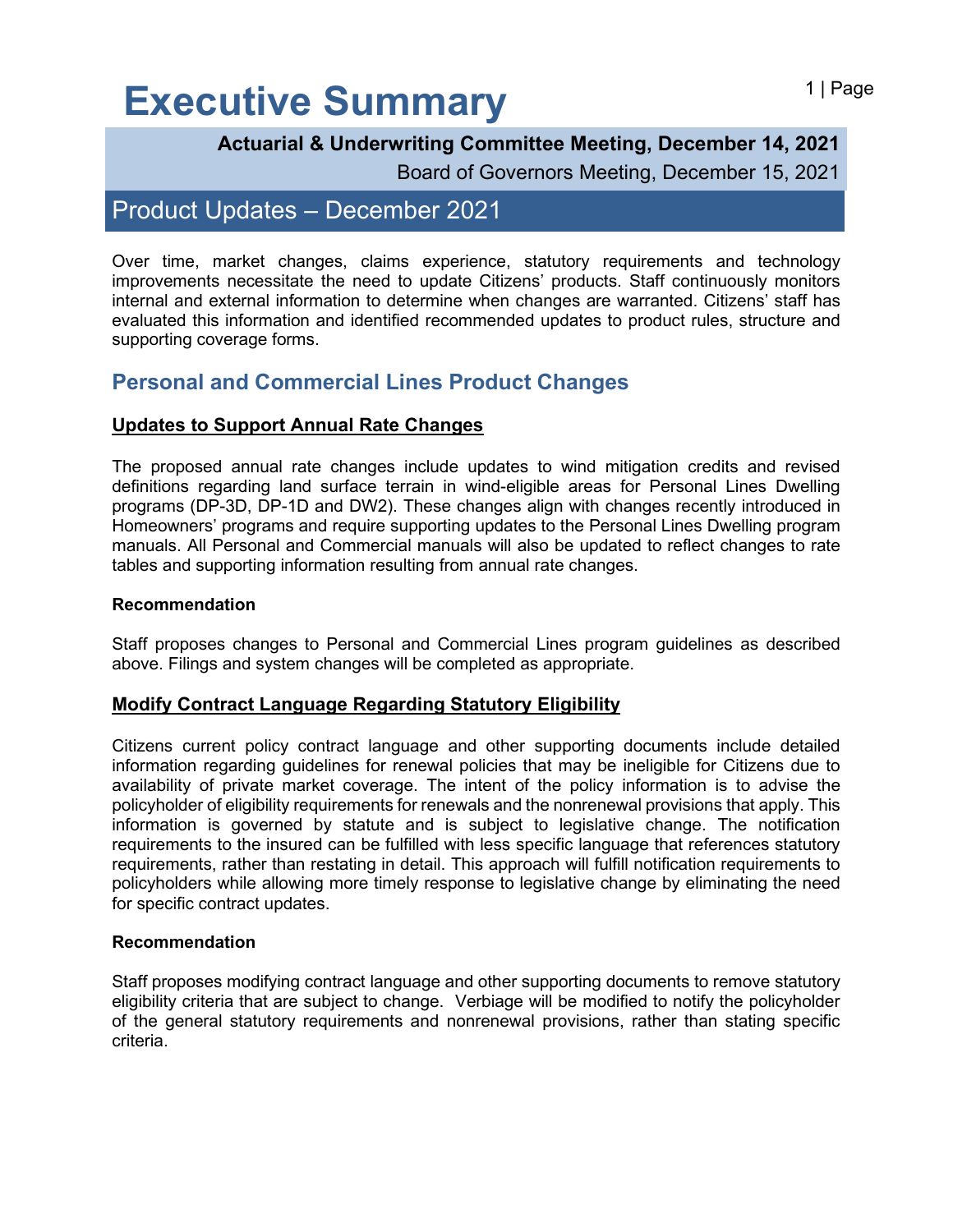# Executive Summary **Executive Summary**

**Actuarial & Underwriting Committee Meeting, December 14, 2021**

Board of Governors Meeting, December 15, 2021

### **Recommendation**

Staff proposes that the Actuarial and Underwriting Committee review, and if approved, recommend the Board of Governors:

- a) Approve the above proposals to update Citizens' Product guidelines, rating rules, policy contract forms and supporting documents; and
- b) Authorize staff to take any appropriate or necessary action consistent with the Product Updates – December 2021 Action Item to include filing with the Office of Insurance Regulation (OIR), system change implementations, updates to supporting documents or forms and other relevant activities. Final changes and implementation timeline may vary slightly, based on project complexity and feedback from the OIR.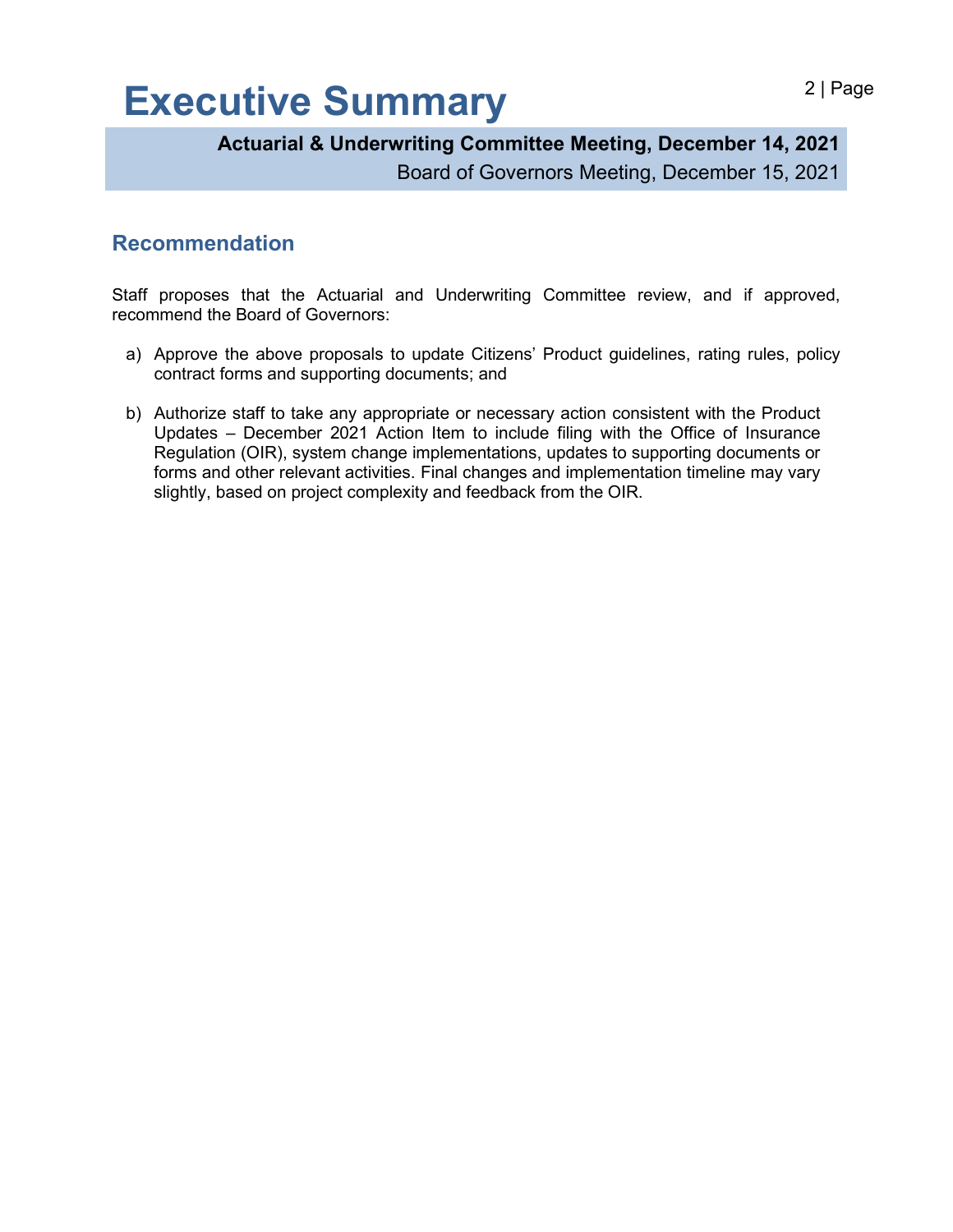**Actuarial and Underwriting Committee Meeting, December 14, 2021** Board of Governors Meeting, December 15, 2021

| <b>PRODUCT UPDATES - DECEMBER 2021</b>                                                                                                                                                                                                                                                                                                                                                                                                                                                                                                                                                                                                              |                                                                                                                                                                                                                                                                                                                                                                                                                             |  |
|-----------------------------------------------------------------------------------------------------------------------------------------------------------------------------------------------------------------------------------------------------------------------------------------------------------------------------------------------------------------------------------------------------------------------------------------------------------------------------------------------------------------------------------------------------------------------------------------------------------------------------------------------------|-----------------------------------------------------------------------------------------------------------------------------------------------------------------------------------------------------------------------------------------------------------------------------------------------------------------------------------------------------------------------------------------------------------------------------|--|
| <b>X ACTION ITEM</b>                                                                                                                                                                                                                                                                                                                                                                                                                                                                                                                                                                                                                                | □ CONSENT ITEM                                                                                                                                                                                                                                                                                                                                                                                                              |  |
| $\Box$ New Contract                                                                                                                                                                                                                                                                                                                                                                                                                                                                                                                                                                                                                                 | $\Box$ Contract Amendment                                                                                                                                                                                                                                                                                                                                                                                                   |  |
| $\Box$ Contract Amendment                                                                                                                                                                                                                                                                                                                                                                                                                                                                                                                                                                                                                           | $\Box$ Existing Contract Extension                                                                                                                                                                                                                                                                                                                                                                                          |  |
| $\Box$ Other:                                                                                                                                                                                                                                                                                                                                                                                                                                                                                                                                                                                                                                       | □ Existing Contract Additional Spend                                                                                                                                                                                                                                                                                                                                                                                        |  |
|                                                                                                                                                                                                                                                                                                                                                                                                                                                                                                                                                                                                                                                     | □ Previous Board Approval_____________                                                                                                                                                                                                                                                                                                                                                                                      |  |
|                                                                                                                                                                                                                                                                                                                                                                                                                                                                                                                                                                                                                                                     | $\Box$ Other $\Box$                                                                                                                                                                                                                                                                                                                                                                                                         |  |
|                                                                                                                                                                                                                                                                                                                                                                                                                                                                                                                                                                                                                                                     |                                                                                                                                                                                                                                                                                                                                                                                                                             |  |
| Action Items: Items requiring detailed explanation to the Board. When a requested action item is a day-to-day<br>operational item or unanimously passed through committee it may be moved forward to the board on the Consent Index.<br>$\Box$ Move forward as Consent: This Action item is a day-to-day operational item, unanimously passed<br>through committee or qualifies to be moved forward on the Consent Index.<br>Consent Items: Items not requiring detailed explanation to the Board of Governors. Consent items are contract<br>extensions, amendments or additional spending authorities for items previously approved by the Board. |                                                                                                                                                                                                                                                                                                                                                                                                                             |  |
| <b>Item Description</b>                                                                                                                                                                                                                                                                                                                                                                                                                                                                                                                                                                                                                             | Product changes described in the accompanying Executive Summary: Product<br>Updates - December 2021. These changes include:<br>Update Product Manuals to support Annual Rate Change and<br>enhancements to Wind Mitigation Credits for Dwelling Lines (DP-3, DP-<br>1, DW-2)<br>Modify contracts and supporting documents to remove unnecessary<br>detail regarding statutory eligibility and related nonrenewal provisions |  |
| <b>Purpose/Scope</b>                                                                                                                                                                                                                                                                                                                                                                                                                                                                                                                                                                                                                                | Actuarial and Underwriting Committee approval and Committee<br>recommendation to Board of Governors for approval of proposed changes.                                                                                                                                                                                                                                                                                       |  |
| <b>Contract ID</b>                                                                                                                                                                                                                                                                                                                                                                                                                                                                                                                                                                                                                                  | Title: N/A<br>Contract number, if applicable<br>Recommended vendor, if applicable                                                                                                                                                                                                                                                                                                                                           |  |
| <b>Budgeted Item</b>                                                                                                                                                                                                                                                                                                                                                                                                                                                                                                                                                                                                                                | $\Box$ Yes<br>$\boxtimes$ No<br>N/A                                                                                                                                                                                                                                                                                                                                                                                         |  |
| <b>Procurement Method</b>                                                                                                                                                                                                                                                                                                                                                                                                                                                                                                                                                                                                                           | N/A                                                                                                                                                                                                                                                                                                                                                                                                                         |  |
| <b>Contract Amount</b>                                                                                                                                                                                                                                                                                                                                                                                                                                                                                                                                                                                                                              | N/A                                                                                                                                                                                                                                                                                                                                                                                                                         |  |